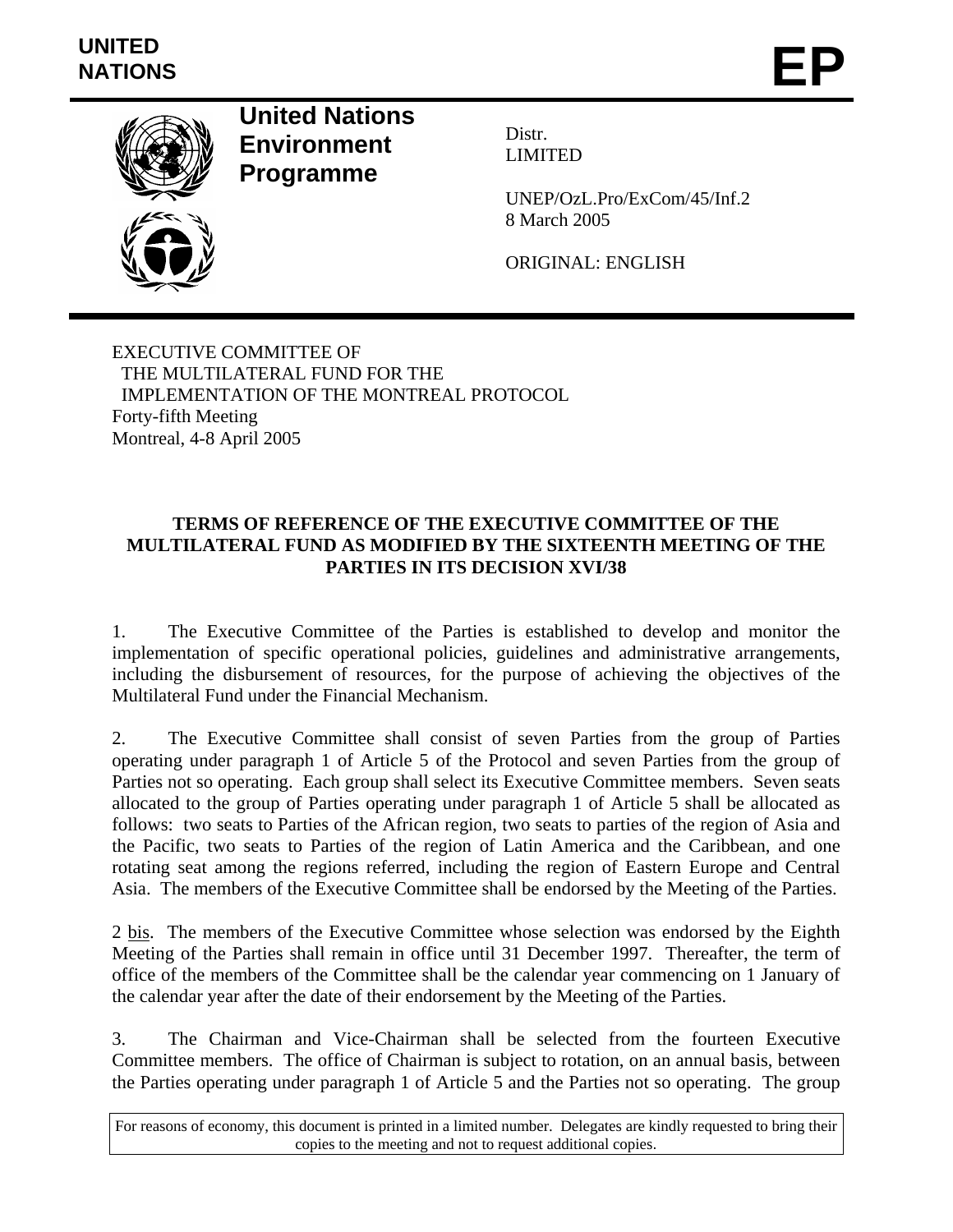of Parties entitled to the chairmanship shall select the Chairman from among their members of the Executive Committee. The Vice-Chairman shall be selected by the other group from within their number.

4. Decisions by the Executive Committee shall be taken by consensus whenever possible. If all efforts at consensus have been exhausted and no agreement reached, decisions shall be taken by a two-thirds majority of the Parties present and voting, representing a majority of the Parties operating under paragraph 1 of Article 5 and a majority of the Parties not so operating present and voting.

5. The meetings of the Executive Committee shall be conducted in those official languages of the United Nations required by members of the Executive Committee. Nevertheless, the Executive Committee may agree to conduct its business in one of the United Nations official languages.

6. Costs of Executive Committee meetings, including travel and subsistence of Committee participants from Parties operating under paragraph 1 of Article 5, shall be disbursed from the Multilateral Fund as necessary.

7. The Executive Committee shall ensure that the expertise required to perform its functions is available to it.

8. The Executive Committee shall hold three meetings a year while retaining the flexibility to take advantage of the opportunity provided by other Montreal Protocol meetings to convene additional meetings where special circumstances make this desirable.

9. The Executive Committee shall adopt other rules of procedure on a provisional basis and in accordance with paragraphs 1 to 8 of the present terms of reference. Such provisional rules of procedure shall be submitted to the next annual meeting of the Parties for endorsement. This procedure shall also be followed when such rules of procedure are amended.

10. The functions of the Executive Committee shall include:

- (a) To develop and monitor the implementation of specific operational policies, guidelines and administrative arrangements, including the disbursement of resources;
- (b) To develop the plan and budget for the Multilateral Fund, including allocation of Multilateral Fund resources among the agencies identified in paragraph 5 of Article 10 of the Amended Protocol;
- (c) To supervise and guide the administration of the Multilateral Fund;
- (d) To develop the criteria for project eligibility and guidelines for the implementation of activities supported by the Multilateral Fund;